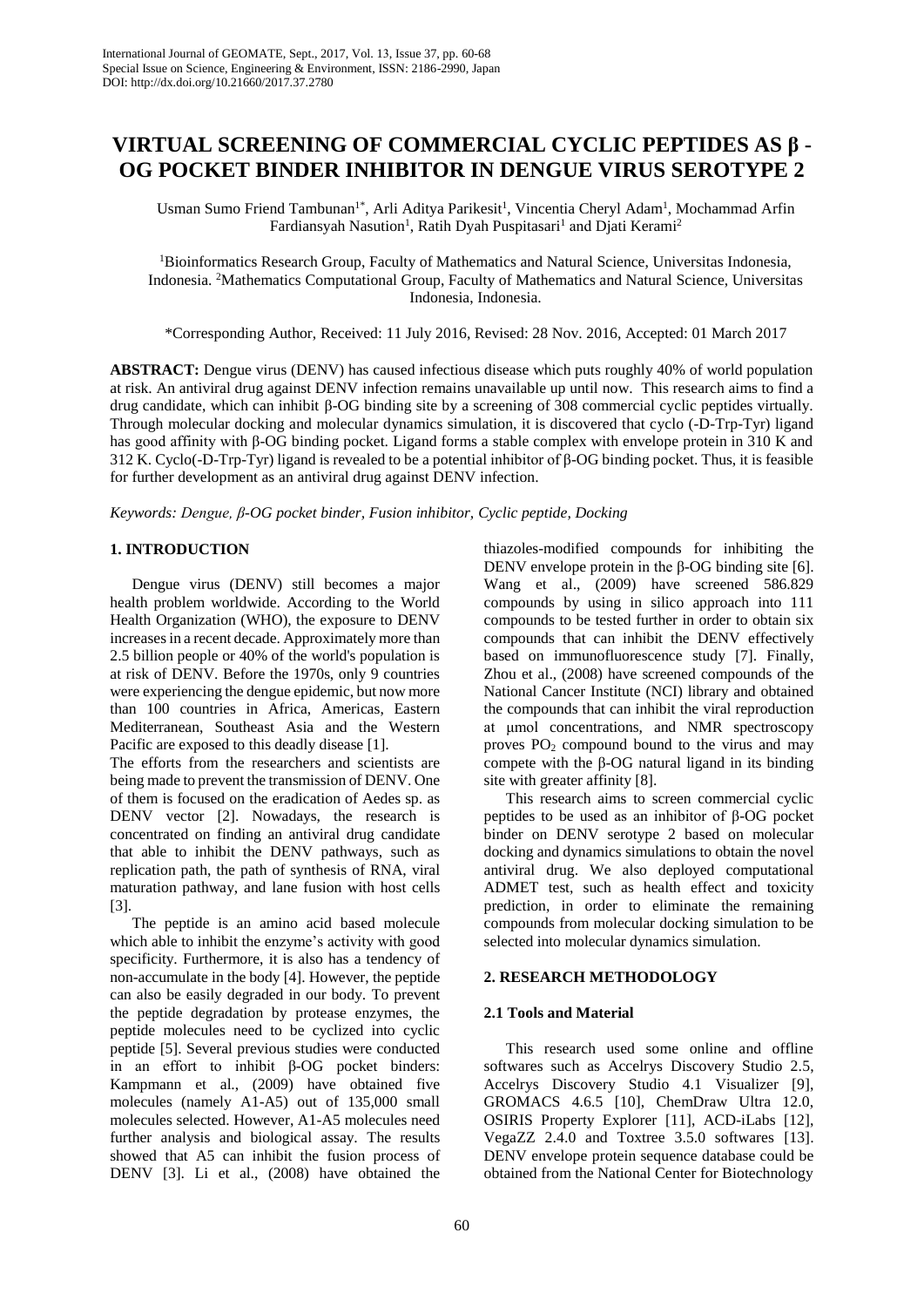Information (NCBI) [\(http://www.ncbi.nlm.nih.gov/\)](http://www.ncbi.nlm.nih.gov/), and for the three-dimensional structure could be searched by using SWISS-MODEL then downloaded from the Research Collaboratory for Structural Bioinformatics Protein Data Bank (RCSB-PDB) [\(http://www.rcsb.org/pdb/home/home.do\)](http://www.rcsb.org/pdb/home/home.do) in .pdb format. The structure of commercial cyclic peptide ligands can be obtained from these following chemical company databases: BaChem, Mimotopes, PolyPeptide Group, AnaSpec and the American Peptide.

# **2.2 Preparation of Cyclic Peptide Ligands**

The cyclic peptide sequences were drawn manually by using the ChemBioDraw Ultra 14.0 with .mol file format. All ligands that have been drawn then converted into a 3D structure with VegaZZ 2.4.0 software, then imported into Accelrys Discovery Studio 2.5 software for ligand optimization in .sd format, CHARMm forcefield and the addition of partial charge MMFF94 ligands were conducted as well.

# **2.3 Preparation of Envelope Protein**

DENV envelope protein sequence data was obtained from NCBI (National Center for Biotechnology Information) database in FASTA format, which was accessible on [http://www.ncbi.nlm.nih.gov/.](http://www.ncbi.nlm.nih.gov/) DENV envelope protein structure prediction was performed by homology modeling. Homology modeling step was accessed online using SWISS-MODEL server [\(http://swissmodel.expasy.org/\)](http://swissmodel.expasy.org/).

The homology modeling results were used to obtain the 3D structure of DENV envelope protein as a template. The 3D structure of proteins could be downloaded from the PDB database by RCSB-PDB database and was stored in .pdb format. Then validated the 3D structure of proteins using RAMPAGE server for generating the Ramachandran plot [\(http://mordred.bioc.cam.ac.uk/~rapper/rampage.php](http://mordred.bioc.cam.ac.uk/~rapper/rampage.php))[14].

Furthermore, the DENV envelope protein was prepared and optimized by eliminating the unnecessary ligand and water molecules in the protein sequence. Then, the CHARMm Force Field was applied, along with the energy minimization.

# **2.4 Molecular docking simulations**

The whole docking process was done by using Accelrys Discovery Studio 2.5 software, with LibDock module applied in binding free energy calculation. First, we set the parameters to determine the amount of Docking 'Hotspot' and 'Tolerance', other parameters were set according to the default of Accelrys Discovery Studio 2.5 software. The results of the molecular docking simulation process were

identified by the 'Calculate Binding Energy' module in Accelrys Discovery Studio 2.5 software. Finally, 2D visualization and molecular interaction of the best ligand-receptor complex from molecular docking simulation could be seen by using Accelrys Discovery Studio 4.1 Visualizer software.

# **2.5 Computational ADMET test**

 In this study, we deployed two kinds of ADMET test by using OSIRIS Property Explorer, Toxtree 3.5.0 and ACD-iLabs softwares to determine the ligand's drug-likeness, mutagenicity/carcinogenicity prediction, and the health effect prediction, respectively. These tests were conducted to eliminate the remaining ligands from the previous simulation, in order to get the best ligand, based on its pharmacological properties and drug-likeness, to be selected for molecular dynamics simulation.

## **2.6 Molecular dynamics simulation**

Molecular dynamics simulation was utilized to look at the protein-ligand complexes stability based on the RMSD (Root Mean Square Deviation) graph. The preparation of protein-ligand complexes, such as geometry optimization and energy minimization, was required before performing molecular dynamics simulation. The molecular dynamics simulation was performed using GROMACS 4.6.5 software. The GROMOS43a1 force field and TIP3P explicit solvent models parameters were utilized while the rest of the parameters were set by default.

The molecular dynamics simulation process was performed on the best cyclic peptide ligands which have the lowest  $\Delta G_{binding}$  value, the best affinity, and interaction with the target cavity, as well as having the best pharmacological properties, based on computational ADMET test. Molecular dynamics simulations were performed in 20.000 ps (20ns) twice, at 310K and 312K, respectively. The result of molecular dynamics simulation could be seen in GROMACS viewer. Protein-ligand interactions between molecular dynamics during the process could be viewed by using Accelrys Discovery Studio 4.1 Visualizer.

## **3. RESULTS AND DISCUSSIONS**

# **3.1 Geometry optimization and energy minimization of DENV envelope protein**

In this study, we used PDB file 1OKE as the 3D structure of DENV envelope protein [15]. This 3D structure was opened by using Accelrys Discovery Studio 2.5 software. Furthermore, this PDB contains β-OG, the natural ligand of DENV envelope protein, and it appears in dimer form. First, we prepared the structure by eliminating one envelope protein chain,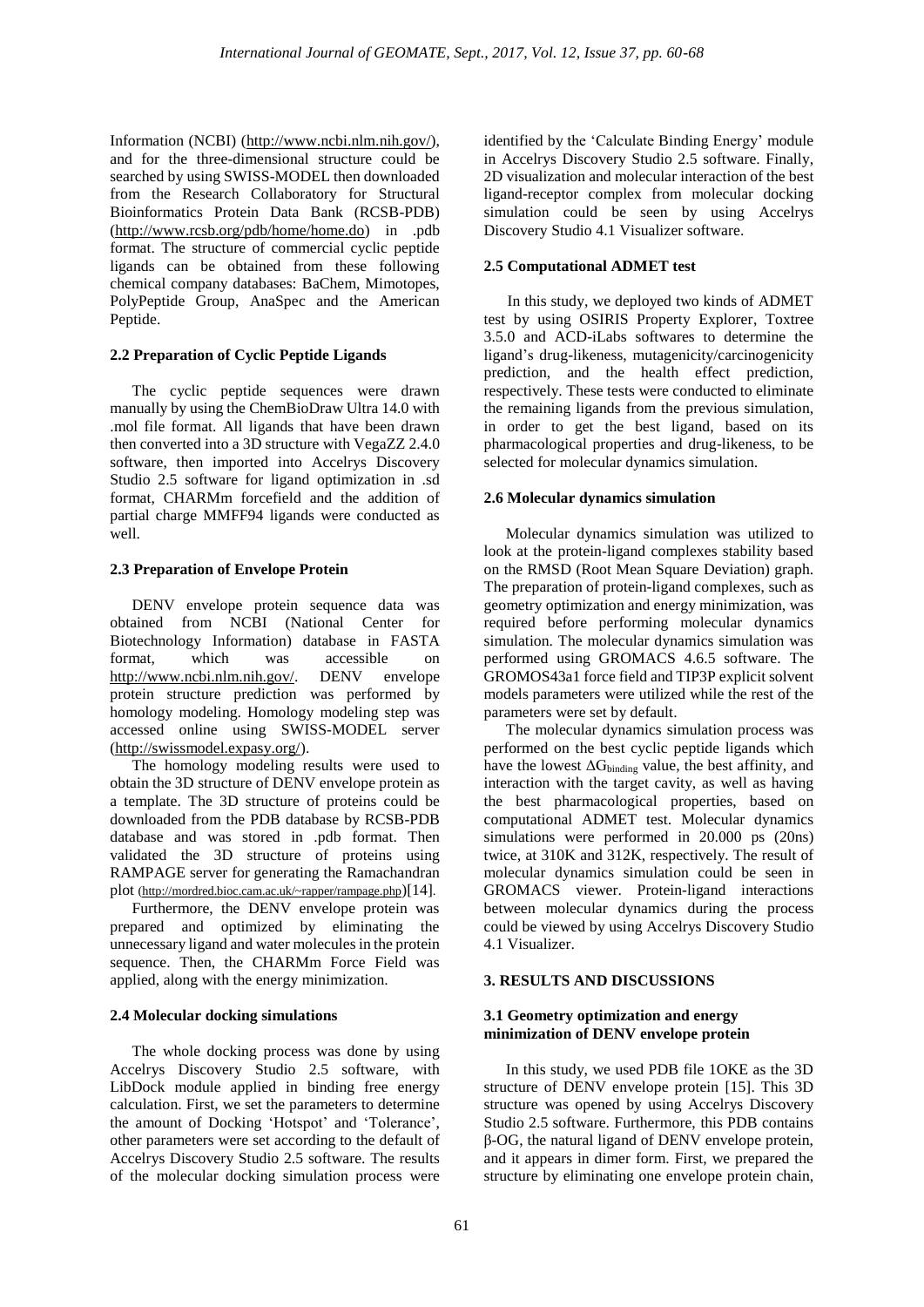removing water, unnecessary molecules, and protonating the structure. After that, the minimization of the structure was conducted by using CHARMm forcefield. Finally, we determined the binding cavity of the DENV envelope protein by using 'Find Receptor Sites Cavity' feature in Accelrys Discovery Studio 2.5. In this study, we selected the residues that bind β-OG. The residues around the cavity are: His27, Leu45, Ile46, Lys47, Thr48, Glu49, Ala50, Lys51, Gln52, Pro53, Val130, Leu135, Glu136, Tyr137, Phe193, Leu198, Leu199, Gln200, Met201, Lys202, Asp203, Lys204, Ala205, Trp206, Leu207, Thr268, Glu269, Ile270, Gln271, Met272, Ser273, Ser274, Gly275, Asn276, Leu277, Leu278, Phe279, Thr280, and Gly281.

#### **3.2. Molecular docking simulation**

The molecular docking simulation was done by using LibDock module in Accelrys Discovery Studio 2.5. LibDock module offers a rapid process of docking with the precision of the docking's position [16]. The suitable interaction, that can be expected to inhibit the DENV envelope protein, can be achieved if the ligands capable of binding to a target receptor of the β-OG binding site. The purpose of this study is to deploy 308 commercial cyclic peptide ligands that went into molecular docking simulation. In the end, 4129 poses of the ligands were obtained. Furthermore, we selected 487 poses, that have better binding value than the others, and proceed into 'Calculate Binding Free Energy' process. The free binding energy value  $(\Delta G_{binding})$  of the commercial cyclic peptide was expected to have a negative value and lower than the standard ligands (the β-OG compound, Yennamalli R1, and Kampmann A5).



Fig. 1 Visualization of interaction between β-OG with DENV envelope protein. According to the legend from Fig.2, the ligand underwent the electrostatic and van der Waals interaction with the purple-colored and greencolored amino acid residue, respectively.

Free binding energy is associated with the binding affinity between ligand and receptor and can be determined the stability of ligand-protein complexes. To find a ligand that able to inhibit β-OG pocket binder, this ligand must have a better interaction with the binding site of β-OG pocket, in terms of binding energy and molecular interaction. So, this ligand can be utilized as a novel compound to inhibit the DENV envelope protein.

From the molecular docking simulations results, it showed that β-OG ligand can interact with 3 residues (Ala50, Gln271, and Thr280) in the β-OG pocket binder. It can be concluded that the three residues are the main residues of the β-OG binding site, the visualization of the β-OG ligand with its binding sites can be seen in Figure 1. The interaction can be shown by using Accelrys Discovery Studio 4.1 Visualizer. The virtual screening of 308 commercial cyclic peptide ligands yields ten best ligands that have a better interaction and binding affinity than the standard ligands. The results of the  $\Delta G_{binding}$ calculations and the inhibition constant of the ligands can be seen in Table 1.

|             |  |     | Table 1 The Results of Binding Free Energy |           |
|-------------|--|-----|--------------------------------------------|-----------|
| Calculation |  | and | Inhibition                                 | Constants |

| <b>Ligands</b>                                                             | $\Delta G$ binding<br>(Kcal/mol) | <b>Inhibition</b><br>Constant<br>(Psi) |
|----------------------------------------------------------------------------|----------------------------------|----------------------------------------|
| Acetyl-(N1e4, Asp5, D-<br>2Na17, Lys10-cyclo-<br>$\alpha$ MSH (4-10) amide | $-29.7963$                       | 21.7062                                |
| Cyclo(-Arg-Gly-Asp-D-<br>Phe-Val)                                          | $-27.0986$                       | 19.7409                                |
| Acetyl(n1e4, Asp5,<br>Dtyr7, Lys10)-cyclo- $\alpha$ -<br>MSH (4-10) amide  | $-26.8260$                       | 19.5423                                |
| (D-Cys6, Asn7, D-<br>Ala11, Cys14)-<br>Bombesin (6-14                      | $-26.2073$                       | 19.0916                                |
| (Arg8)-Deamino<br>Vasopressin<br>Desglycinamide                            | $-244771$                        | 17.8312                                |
| $Cyclo(-D-Trp-Tyr)$                                                        | $-23.7543$                       | 17.3046                                |
| Cyclo(-Arg-Gly-Asp-D-<br>Phe-Lys)                                          | $-23.0906$                       | 16.8212                                |
| Cyclo(-Gly-<br>Tyr(PO3H2)-Val-Pro-<br>Met-Leu                              | $-19.3360$                       | 14.0860                                |
| <b>Bremelanotide</b>                                                       | $-19.1494$                       | 13.9500                                |
| Felypressin                                                                | $-17.7451$                       | 12.9270                                |
| $B-OG$                                                                     | $-14.2837$                       | 10.4055                                |
| <b>Kampmann</b>                                                            | $-7.8441$                        | 5.7143                                 |
| Yennamalli R1                                                              | $-2.6863$                        | 1.9569                                 |

\*Note: **Bold** ligand indicates standard ligand

#### **3.3. In silico prediction of pharmacological and toxicity properties of ligands**

 This study aims to find new drug candidates, so it is very important to know whether ligands that have passed the screening has good pharmacological properties. This can be reached by obeying into Lipinski's Rules of Five. This rule specifically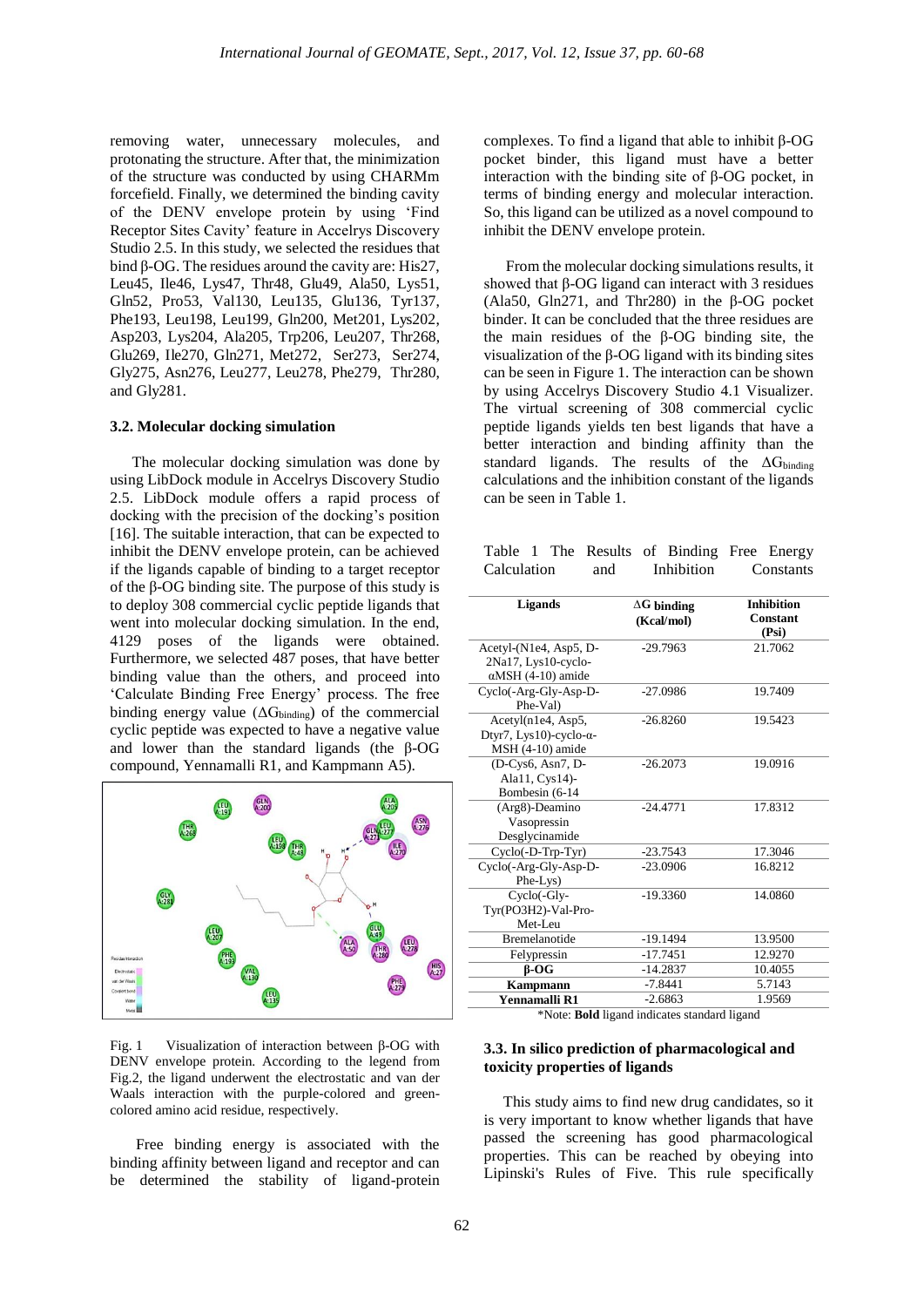evaluates the oral drug administered into the body [17]. The virtual prediction of pharmacological properties can be done either by offline or online softwares. One of the software that is frequently used in this field is Osiris Property Explorer, which can be accessible online at http://www.organicchemistry.org/prog/peo/. The results of these tests can be seen in Table 2.

 Cyclo(-Gly-Tyr(PO3H2)-Val-Pro-Met-Leu) and Felypressin ligands cannot be tested by the Osiris Property Explorer software because it cannot read the ligand structure perfectly. Based on the results in Table 2, only cyclo(D-Trp-Tyr) that has drug score above 0.70, while the rest of commercial cyclic peptide ligands and standard ligands have a drug score below 0.70. Besides, the molecular weight of the cyclic peptides tends to be above 500 Da and relatively have a large size, except for cyclo (-D-Trp-Tyr), which led to poor drug score results based on the molecular weight indicators and Total Polar Surface Area (TPSA).

| Table 2 Pharmacological property prediction by using OSIRIS Property Explorer |  |  |  |  |  |  |
|-------------------------------------------------------------------------------|--|--|--|--|--|--|
|-------------------------------------------------------------------------------|--|--|--|--|--|--|

| Ligand                                                                       | LogP    | <b>Solubility</b> | <b>MW</b> | <b>TPSA</b> | Drug-<br><b>likeness</b> | Drug<br>score |
|------------------------------------------------------------------------------|---------|-------------------|-----------|-------------|--------------------------|---------------|
| Acetyl-(Nle4, Asp5, D-2-Nal7,<br>Lys10)-cyclo- $\alpha$ -MSH (4-10)<br>amide | $-0.56$ | $-6.88$           | 1073      | 382.20      | $-3.99$                  | 0.09          |
| Cyclo(-Arg-Gly-Asp-D-Phe-Val)                                                | $-2.30$ | $-1.94$           | 574       | 244.70      | 7.09                     | 0.63          |
| Acetyl-(Nle4, Asp5, DTyr7,<br>Lys10)-cyclo- $\alpha$ -MSH (4-10)<br>amide    | $-2.99$ | $-4.81$           | 1039      | 402.40      | $-2.60$                  | 0.12          |
| (D-Cys6, Asn7, D-Ala11, Cys14)-<br>Bombesin $(6-14)$                         | $-3.97$ | $-5.08$           | 1012      | 440.00      | 5.78                     | 0.37          |
| (Arg8)-Deamino Vasopressin<br>Desglycinamide                                 | $-2.59$ | $-4.25$           | 1012      | 451.10      | $-0.70$                  | 0.28          |
| $Cyclo(-D-Trp-Tyr)$                                                          | 1.53    | $-3.32$           | 349       | 94.22       | 6.98                     | 0.84          |
| Cyclo(-Arg-Gly-Asp-D-Phe-Lys)                                                | $-4.66$ | $-1.89$           | 603       | 270.70      | 4.86                     | 0.60          |
| Cyclo(-Gly-Tyr(PO3H2)-Val-<br>Pro-Met-Leu)                                   |         |                   |           | ND.         |                          |               |
| <b>Bremelanotide</b>                                                         | $-0.95$ | $-5.20$           | 1024      | 376.40      | $-3.69$                  | 0.19          |
| Felypressin                                                                  |         |                   |           | ND          |                          |               |
| $\beta$ -OG                                                                  | 1.28    | $-2.07$           | 306       | 99.38       | $-23.03$                 | 0.46          |
| Kampmann A5                                                                  | 7.97    | $-7.58$           | 468       | 87.64       | 1.80                     | 0.12          |
| Yennamalli R1                                                                | 5.03    | $-6.25$           | 414       | 72.95       | 5.58                     | 0.32          |

\*Note: ND = not determined, MW = molecular weight, **Bold** ligand indicates standard ligand

 In addition to the pharmacological properties, it is very important to know the toxicity properties of the ligand, such as mutagenic and carcinogenic properties. In drug design and development, mutagenic and carcinogenic properties should be avoided because it will give bad side-effects of the drugs. One of the approach that can be taken in the toxicity test is QSAR (Quantitative Structure-Activity Relationship). In this study, we determined the ligand's toxicity properties by using two kinds of software, which were Osiris Property Explorer and Toxtree. The former one, besides from predicting the drug-likeness properties, can be also deployed to determine the toxicity properties of the ligand such as tumorigenic, mutagenic, irritant and reproduction effect. The prediction results of this test can be seen in Table 3. Based on the results, we observed that Acetyl-(Nle4, Asp5, D-2-Nal7, Lys10)-cyclo-α-MSH (4-10) amide ligand has a tumorigenic risk while Acetyl-(Nle4, Asp5, DTyr7, Lys10)-cyclo-α-MSH (4-10) amide ligand has a risk to be an irritant. It can be seen also that the Kampmann A5 ligand has a tumorigenic risk, and Yennamalli R1 ligand tends to be irritants. Furthermore, the rest of the ligands, including the β-OG ligand, have good pharmacological properties due to lack of tumorigenic, mutagenic, irritant and reproduction effect properties.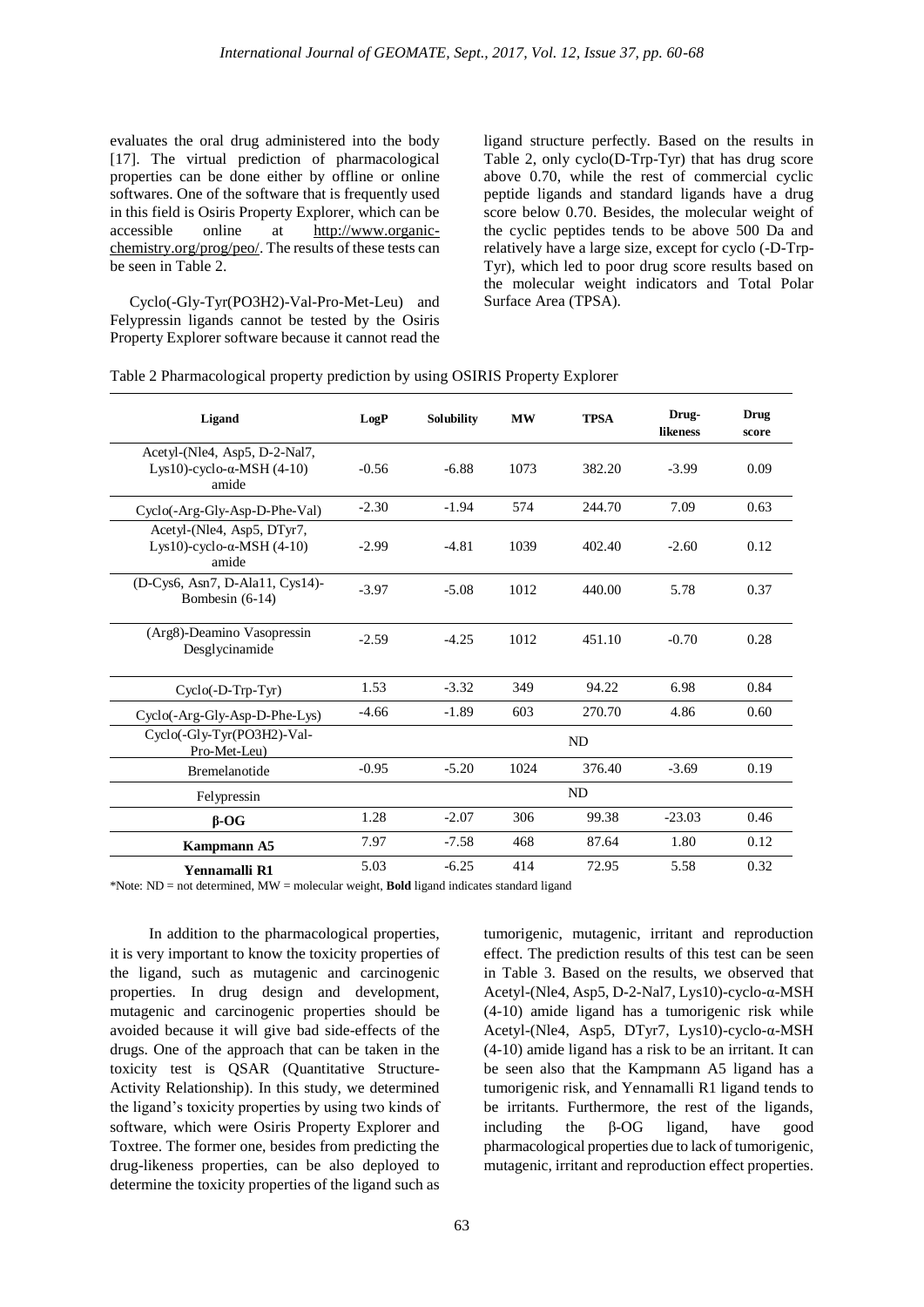Toxicity properties of these ligands can be searched further by using Toxtree v.2.6.6 software, this toxicity test is based on Benigni-Bossa rule, which stated that the ligand may potentially mutagen or carcinogen if this ligand has the fragments that can cause mutagenic or carcinogenic, such as acyl halides, haloalkane, epoxides, aldehyde, hydrazine, alkyl/aromatic nitro, isocyanates and polyaromatic Furthermore, there are two carcinogenic parameters that can be used, they are genotoxic and non-genotoxic carcinogenicity. While the former one is based on the potential of the compound to induce cancer by using the irreversible mechanism in the genetic material, the latter one is based on the potential of the compound to induce cancer by using a different mechanism other than the genotoxic carcinogenicity. Along with the carcinogenicity test, mutagenicity test was also conducted, using the *Salmonella typhimurium* bacteria as the indicator [18]. The result of this test can be seen in Table 4.

|  |  |  | Table 3 Toxicity prediction by using OSIRIS Property Explorer. |
|--|--|--|----------------------------------------------------------------|
|--|--|--|----------------------------------------------------------------|

|                                                                               | <b>Toxicity Risk</b> |                  |                  |                               |  |  |  |
|-------------------------------------------------------------------------------|----------------------|------------------|------------------|-------------------------------|--|--|--|
| Ligand                                                                        | Mutagenic            | Tumorigenic      | <b>Irritant</b>  | Reproductive<br><b>Effect</b> |  |  |  |
| Acetyl-(Nle4, Asp5, D-2-<br>Nal7, Lys10)-cyclo- $\alpha$ -MSH (4-10)<br>amide | No                   | <b>High Risk</b> | N <sub>0</sub>   | No                            |  |  |  |
| Cyclo(-Arg-Gly-Asp-D-<br>Phe-Val)                                             | N <sub>0</sub>       | N <sub>0</sub>   | No               | No                            |  |  |  |
| Acetyl-(Nle4, Asp5, DTyr7,<br>Lys10)-cyclo- $\alpha$ -MSH (4-<br>10) amide    | N <sub>0</sub>       | N <sub>0</sub>   | <b>High Risk</b> | N <sub>0</sub>                |  |  |  |
| (D-Cys6, Asn7, D-Ala11,<br>$Cys14$ -Bombesin (6-14)                           | N <sub>0</sub>       | N <sub>0</sub>   | N <sub>0</sub>   | N <sub>0</sub>                |  |  |  |
| $(Arg8)$ -Deamino<br>Vasopressin<br>Desglycinamide                            | N <sub>0</sub>       | N <sub>0</sub>   | N <sub>0</sub>   | N <sub>0</sub>                |  |  |  |
| $Cyclo(-D-Trp-Tyr)$                                                           | N <sub>0</sub>       | N <sub>o</sub>   | N <sub>0</sub>   | N <sub>o</sub>                |  |  |  |
| Cyclo(-Arg-Gly-Asp-D-<br>Phe-Lys)                                             | N <sub>0</sub>       | N <sub>0</sub>   | N <sub>o</sub>   | N <sub>0</sub>                |  |  |  |
| Cyclo(-Gly-Tyr(PO3H2)-<br>Val-Pro-Met-Leu)                                    | <b>ND</b>            |                  |                  |                               |  |  |  |
| Bremelanotide                                                                 | N <sub>0</sub>       | N <sub>0</sub>   | N <sub>0</sub>   | N <sub>0</sub>                |  |  |  |
| Felypressin                                                                   | <b>ND</b>            |                  |                  |                               |  |  |  |
| $\beta$ -OG                                                                   | N <sub>0</sub>       | N <sub>0</sub>   | N <sub>0</sub>   | N <sub>o</sub>                |  |  |  |
| Kampmann A5                                                                   | No                   | <b>High Risk</b> | No               | No                            |  |  |  |
| Yennamalli R1                                                                 | No                   | No               | <b>Low Risk</b>  | No                            |  |  |  |

\*Note: ND = not determined, **Bold** ligand indicates standard ligand

 From this test, we can see that all ligands, including the standard ligands, are not mutagenic, whereas four out of ten ligands are predicted to be a carcinogen. The reason why Acetyl-(Nle4, Asp5, D-2-Nal7, Lys10)- cyclo-α-MSH (4-10) amide, Acetyl- (Nle4, Asp5, DTyr7, Lys10)-cyclo-α-MSH (4-10) amide, (D-Cys6, Asn7, D-Ala11, Cys14)-Bombesin (6-14), and bremelanotide ligands are predicted so because they have imidazole or benzimidazole fragments in their chemical structure. In addition, Acetyl-(Nle4, Asp5, DTyr7, Lys10)-cyclo-α-MSH (4-10) amide ligand also predicted as a genotoxic carcinogen. This is due to the aldehyde functional group in the structure of Acetyl-(Nle4, Asp5, DTyr7, Lys10)-cyclo-α-MSH  $(4-10)$  amide ligand.

 Finally, the ADMETox test was conducted to determine the oral bioavailability, health effect, maximum passive adsorption and Central Nervous System (CNS) activity of the ligand. This test was performed by using ACD/I-Lab software. We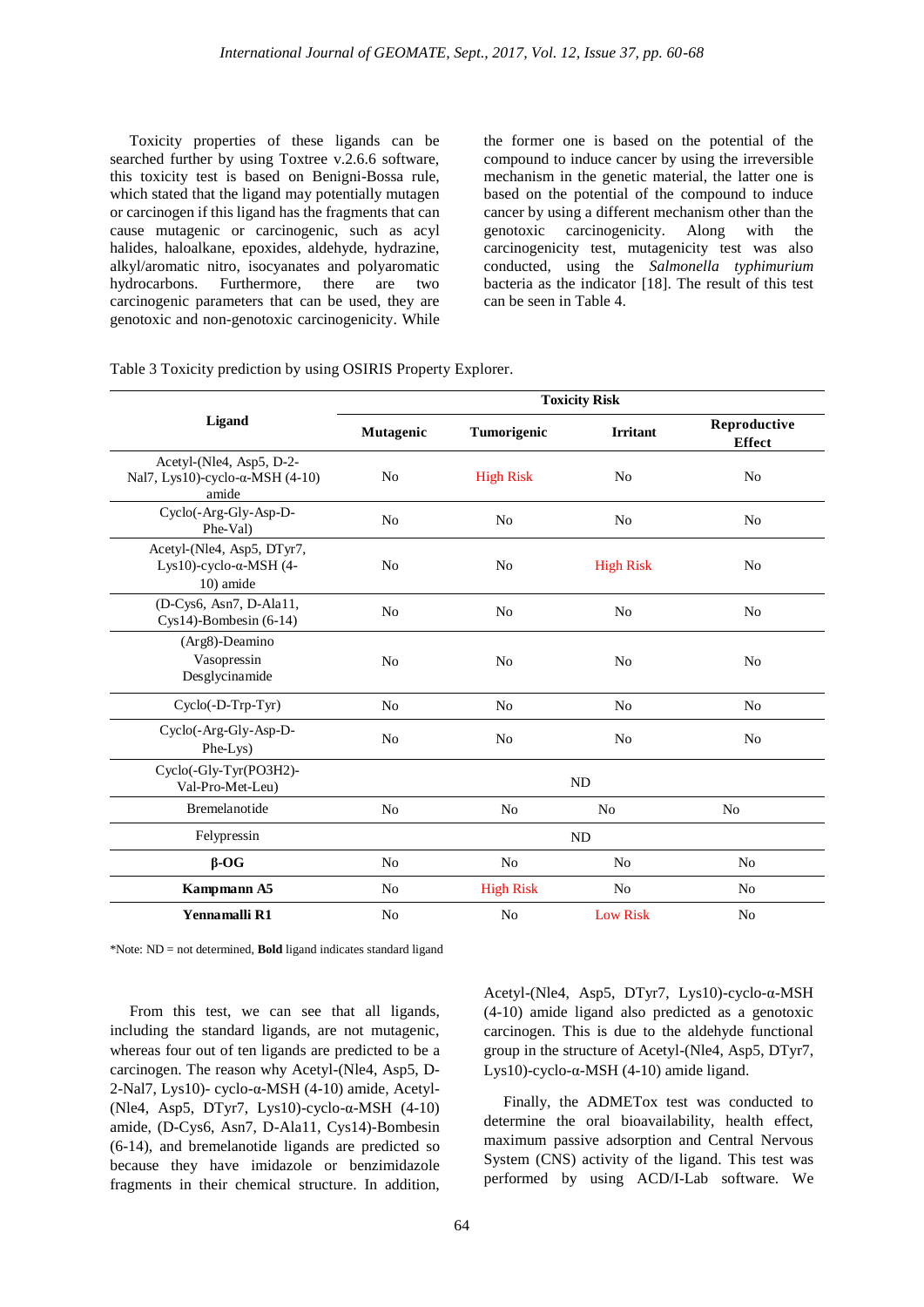selected four ligands ((Arg8)-Deamino Vasopressin Desglycinamide, cyclo(-D-Trp-Tyr), cyclo(-Gly-Tyr(PO3H2)-Val-Pro-Met-Leu), and Felypressin) that have better results than the rest of the ligands from our previous tests. The results of this test can be seen in Table 5.

 Oral bioavailability can be defined as the rate and extent of a compound/substance that is absorbed by our body through oral delivery [19,20]. In this test, the cyclo(-D-Trp-Tyr) ligand has the highest oral bioavailability (between 30% and 70%) while the rest of the ligands have a low oral bioavailability (lower than 30%). The similar results were occurred as well in the health effect prediction, other than cyclo(-D-Trp-Tyr) ligand, the other three ligands have a high probability to affect our internal organs. Hence, these ligands may have an undesirable side effect to our body when it is consumed.

 The active transport prediction can be also done in this test, based on the chance of the ligand can be carried by peptide transporter 1 (PepT 1) and apical sodium-dependent bile acid transporter (ASBT) protein. These proteins are the carrier protein that has an important role in the active transport process. From the result of this test, we discovered that there is no ligand that can be carried by these proteins. In addition to active transport, there is also another way for the drug to be absorbed into our body by passing through cell membranes, such as passive adsorption. Passive adsorption is a diffusion movement through a semi-permeable membrane from the high concentration gradient into a low one. Unlike the active transport, which requires energy or a carrier protein, the passive adsorption does not require energy nor carrier to be able to penetrate the cell membrane [21]. In this test, we can also see that the cyclo(-D-Trp-Tyr) ligand have a good passive adsorption while the rest were completely unable to passively adsorbed into our body. Finally, based on this test, all the ligands cannot penetrate the bloodbrain barrier, thus, they cannot interfere with the CNS.

 Based on all tests that we were conducted in this phase, we discovered that the cyclo(-D-Trp-Tyr) ligand has the best results among all. Thus, this ligand will enter the final step of this study; molecular dynamics simulation.

| Table 4 Mutagenicity and Carcinogenicity Prediction by Toxtree software |  |  |  |
|-------------------------------------------------------------------------|--|--|--|
|                                                                         |  |  |  |

| Ligand                                                                         | <b>OSAR-based</b><br>Carcinogenicity | Genotoxic<br>Carcinogenicity | <b>Non-Genotoxic</b><br>Carcinogenicity | <b>Potential Mutagenicity</b><br>$($ on <i>S.typhimurium</i> $)$ |
|--------------------------------------------------------------------------------|--------------------------------------|------------------------------|-----------------------------------------|------------------------------------------------------------------|
| Acetyl-(Nle4, Asp5, D-2-<br>Nal7, Lys10)-cyclo- $\alpha$ -MSH (4-<br>10) amide | N <sub>0</sub>                       | Negative                     | Positive                                | N <sub>0</sub>                                                   |
| Cyclo(-Arg-Gly-Asp-D-Phe-<br>Val)                                              | N <sub>0</sub>                       | Negative                     | Negative                                | N <sub>0</sub>                                                   |
| Acetyl-(Nle4, Asp5, DTyr7,<br>Lys10)-cyclo- $\alpha$ -MSH $(4-10)$<br>amide    | No                                   | Positive                     | Positive                                | N <sub>0</sub>                                                   |
| (D-Cys6, Asn7, D-Ala11,<br>$Cys14$ -Bombesin (6-14)                            | No                                   | Negative                     | Positive                                | N <sub>0</sub>                                                   |
| (Arg8)-Deamino<br>Vasopressin Desglycinamide                                   | No                                   | Negative                     | Negative                                | N <sub>0</sub>                                                   |
| $Cyclo(-D-Trp-Tyr)$                                                            | N <sub>0</sub>                       | Negative                     | Negative                                | N <sub>0</sub>                                                   |
| Cyclo(-Arg-Gly-Asp-D-Phe-<br>Lys)                                              | No                                   | Negative                     | Negative                                | N <sub>0</sub>                                                   |
| Cyclo(-Gly-Tyr(PO3H2)-<br>Val-Pro-Met-Leu)                                     | No                                   | Negative                     | Negative                                | N <sub>0</sub>                                                   |
| Bremelanotide                                                                  | No                                   | Negative                     | Positive                                | N <sub>0</sub>                                                   |
| Felypressin                                                                    | No                                   | Negative                     | Negative                                | N <sub>0</sub>                                                   |
| $\beta$ -OG                                                                    | N <sub>0</sub>                       | Negative                     | Negative                                | N <sub>0</sub>                                                   |
| Kampmann A5                                                                    | No                                   | Negative                     | Negative                                | N <sub>0</sub>                                                   |
| Yennamalli R1                                                                  | No                                   | Negative                     | Positive                                | No                                                               |

\*Note: **Bold** ligand indicates standard ligand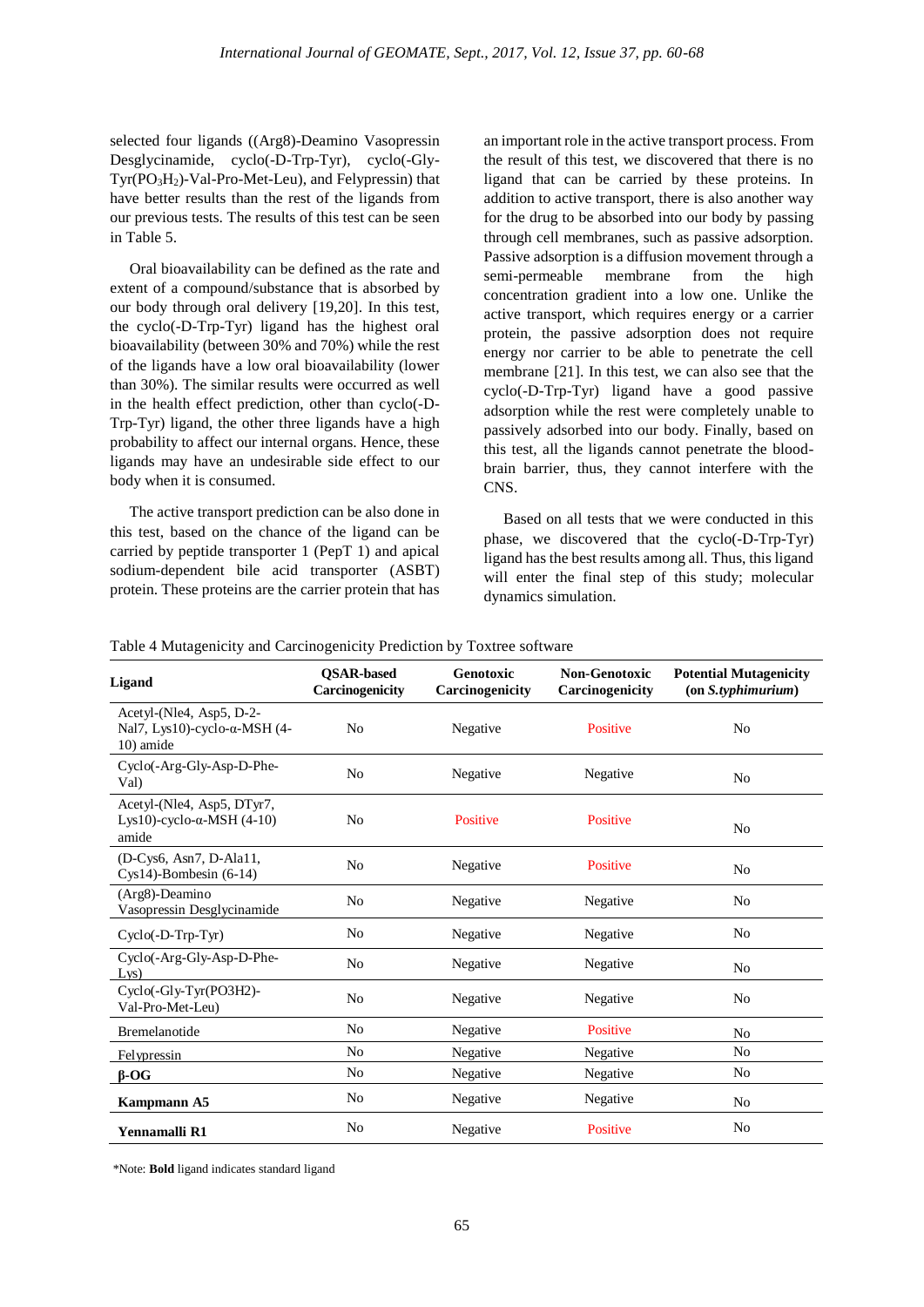| Parameters/<br>Ligands                   | (Arg8)-Deamino<br>Vasopressin<br>Desglycinamide | Cyclo(-D-<br>Trp-Tyr) | $Cyclo(-Gly-$<br>Tyr(PO3H2)-Val-<br>Pro-Met-Leu) | Felypressin    | $\beta$ -OG    | <b>Kampmann</b><br>A <sub>5</sub> | Yennamalli<br>R1 |
|------------------------------------------|-------------------------------------------------|-----------------------|--------------------------------------------------|----------------|----------------|-----------------------------------|------------------|
| <b>Oral Bioavailability</b>              | $<$ 30%                                         | 30%-70%               | $<$ 30%                                          | $<$ 30%        | $30% -$<br>70% | 30%-70%                           | 30%-70%          |
| <b>Blood</b>                             | 100%                                            | 56%                   | 98%                                              | 100%           | 36%            | 47%                               | 31%              |
| Cardiovascular<br><b>System</b>          | 0%                                              | 84%                   | 94%                                              | 0%             | 36%            | 86%                               | 70%              |
| <b>Gastrointestinal</b><br><b>System</b> | 68%                                             | 84%                   | 60%                                              | 89%            | 1%             | 97%                               | 84%              |
| <b>Kidneys</b>                           | 100%                                            | 87%                   | 92%                                              | 99%            | 10%            | 57%                               | 52%              |
| Liver                                    | 100%                                            | 89%                   | 100%                                             | 99%            | 7%             | 15%                               | 62%              |
| Lung                                     | 16%                                             | 40%                   | 93%                                              | 63%            | 8%             | 94%                               | 47%              |
| <b>Active Transport</b>                  | N <sub>0</sub>                                  | No                    | N <sub>0</sub>                                   | N <sub>0</sub> | N <sub>0</sub> | N <sub>0</sub>                    | N <sub>o</sub>   |
| <b>Passive Adsorption</b><br>(Maximum)   | 0%                                              | 100%                  | 0%                                               | 0%             | 100%           | 100%                              | 100%             |
| <b>CNS</b> Active                        | Inactive                                        | Inactive              | Inactive                                         | Inactive       | Active         | Active                            | Inactive         |

Table 5 The result of the ADMETox test by ACD/I-Labs software

\*Note: **Bold** ligand indicates standard ligand

#### **3.4. Molecular Dynamics Simulation**

 In general, molecular dynamics simulation consist of three phases: initialization, equilibration, and production [22]. In the initialization phase, the solutesolute interaction is simulated to determine the coordinate system of the complex, then, we proceed into the equilibration phase, which is influenced by the temperature (this step may be included with the heating process). Finally, the production phase is performed to see the stability and molecular interaction of the ligand-protein complexes under the influence of solvent and temperature at the desirable intervals, at this phase, the RMSD graph will be obtained, this graph is necessary needed to observe the stability of ligand-protein complexes. Furthermore, the molecular interaction from the docking and dynamics simulation can be compared each other to determine their stability without and under the influence of temperature, solvent, and time, respectively.

 In Figure 2, it can be observed that the interaction of hydrogen bonds from cyclo(-D-Trp-Tyr) ligand and DENV envelope protein were formed at two different temperatures, at the normal body temperature (310 K) and at the fever body temperature (312 K), respectively. Furthermore, the cyclo(-D-Trp-Tyr) ligand still able to maintain the hydrogen bonds at the binding site residues (Gln271 and Gly275) in the both temperature. The intervention of explicit solvent and temperature can change the overall interaction of the ligand-protein complex, including the hydrogen bonds. As we can see in Table 6, the cyclo(-D-Trp-Tyr) ligand was able to maintain its hydrogen bonds with Gln271 and Gly275 at both temperatures on molecular dynamics simulation. However, it can be also seen at molecular docking simulation that cyclo(-D-Trp-Tyr) ligand interacts with the Ala50, Gln200 and Lys202 residues of DENV envelope protein. Although that was slightly different, this indicates that the cyclo(-D-Trp-Tyr) ligand was able to inhibit binding sites of DENV envelope protein at either normal or fever body temperature.

Table 6 Comparison of hydrogen bonding between the Cyclo(-D-Trp-Tyr) ligand with DENV envelope protein in molecular docking and molecular dynamics simulation

| Docking<br>simulations | Dynamics<br>simulation<br>(310K) | Dynamics<br>simulations<br>(312K) |
|------------------------|----------------------------------|-----------------------------------|
| Ala 50                 | Gln271                           | <b>Gln271</b>                     |
| Gln 200                | Gly275                           | Gly275                            |
| Lys 202                |                                  |                                   |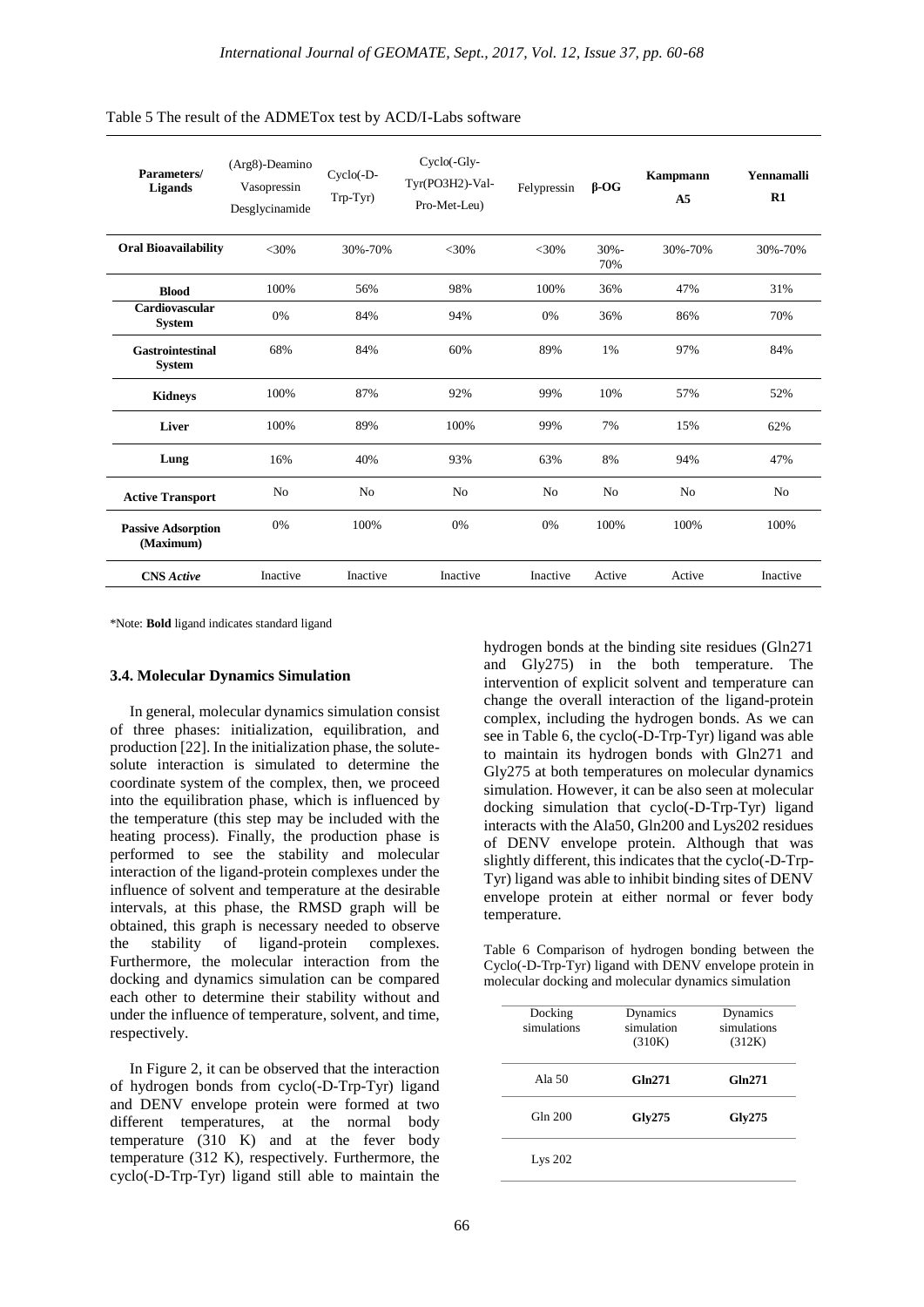

Fig. 2 2D visualization of molecular interaction between Cyclo(-D-Trp-Tyr) ligand with DENV envelope protein in 310 K (2a) and 312 K (2b). Visualization of interaction between β-OG with DENV envelope protein. According to the legend from Fig.2, the ligand underwent the electrostatic and van der Waals interaction with the purple-colored and green-colored amino acid residue, respectively. Moreover, the Figure 2c shows the RMSD graph of Cyclo(-D-Trp-Tyr) ligand with DENV envelope protein. The X-axis shows the time (in ps) on the 20 ps MD simulation, while the Y-axis graph shows the RMSD change (in nm) during the simulation.

 In the molecular dynamics simulation, the interaction between the protein and ligand can occur in a solvent, then they can move dynamically. This may lead to the changes in the complex conformation. These changes can be observed from the RMSD graph. From the Figure 2c, we can see that there is no significant difference between the two complex conformation in the both temperature (310 K and 312 K), although the protein-ligand complex tends to be more linear or stable at 310 K. This means that the cyclo(-D-Trp-Tyr) ligand is more likely to form a ligand-protein complex in the normal body temperature, but it can still able to maintain its interactions in the fever body temperature (due to slight RMSD difference between the two temperatures). Additionally, the absence of significant RMSD change between the two temperatures indicate that the conformation of the DENV envelope protein does not change dramatically, so that the cyclo(-D-Trp-Tyr) ligand may disrupt the conformational change in the DENV envelope protein that holds the key factor to the fusion process and DENV attachment to the host cells.

#### **4. CONCLUSIONS**

The virtual screening of commercial cyclic peptide compounds was made by in silico method to find a novel inhibitor of β-OG pocket binder in DENV-2

envelope protein. This research has screened 308 commercial cyclic peptide ligands through molecular docking, computational ADMET test, and molecular dynamics simulation. From the first phase, we discovered that ten out of 308 ligands have good binding affinity on the β-OG pocket binder residues, such as Ala50, Gln271, and Thr280. Moreover, the computational ADMET test uncovered that cyclo(-D-Trp-Tyr) ligand is the best ligand, based on its pharmacological properties and low toxicity prediction. This ligand was further analyzed for its interaction with DENV envelope protein through 20 ns molecular dynamics simulation. The results are the cyclo(-D-Trp-Tyr) ligand formed a stable complex with DENV envelope protein at normal (310 K) and fever body temperature (312 K), and able to maintain its interaction with the binding site of the β-OG pocket binder residues. Therefore, we conclude that the cyclo(-D-Trp-Tyr) ligand is the best ligand among all the commercial cyclic peptides to inhibit DENV envelope protein. Thus, it can be viable to be developed into a novel antiviral drug candidate through in-vitro and in-vivo experiment.

## **5. ACKNOWLEDGMENT**

The authors would like to thanks Hibah Penelitian Unggulan Perguruan Tinggi (PUPT) Dikti 2016 No: